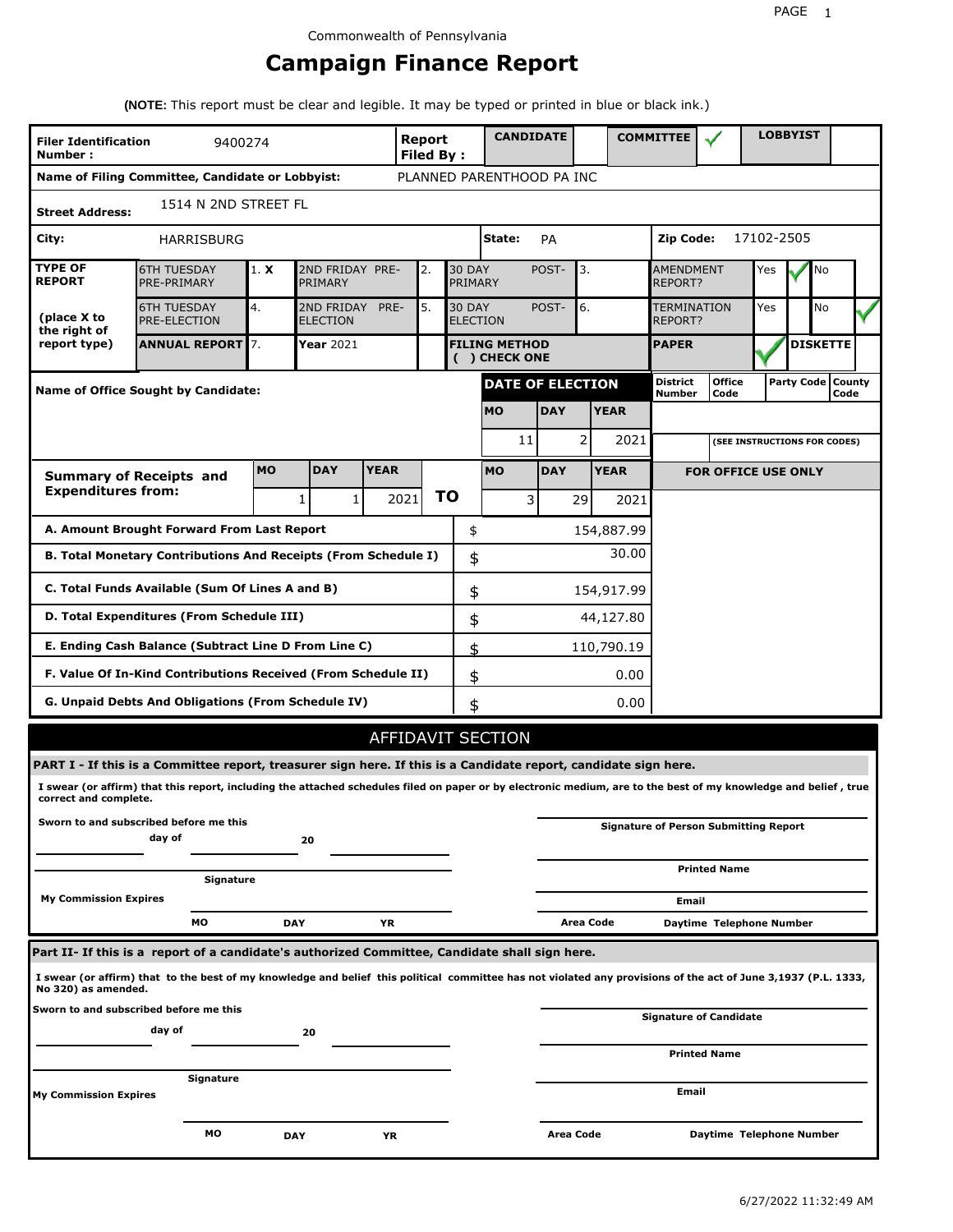## **SCHEDULE I CONTRIBUTIONS AND RECEIPTS Detailed Summary Page**

**Name of Filing Committee or Candidate Reporting Period Reporting Period** PLANNED PARENTHOOD PA INC **From:** 1/1/2021 **To:** 3/29/2021 **1. Unitemized Contributions Received - \$ 50.00 or Less Per Contributor TOTAL for the Reporting Period (1) \$** 30.00 **2. Contributions Received - \$ 50.01 To \$250.00 (From Part A and Part B) TOTAL for the Reporting Period (2) Contributions Received From Political Committees (Part A) All Other Contributions (Part B) \$ \$ \$** 0.00 0.00 0.00 **3. Contributions Received Over \$250.00 (From Part C and Part D) TOTAL for the Reporting Period (3) Contributions Received From Political Committees (Part C) All Other Contributions (Part D) \$ \$ \$** 0.00 0.00 0.00 **4. Other Receipts, Refunds, Interest Earned, Returned Checks, Etc . (From Part E) TOTAL for the Reporting Period (4) \$** 0.00 **Total Monetary Contributions and Receipts During this Reporting Period (Add and enter amount totals from Boxes 1,2,3 and 4; also enter this amount on Page1, Report Cover Page, Item B.) \$** 30.00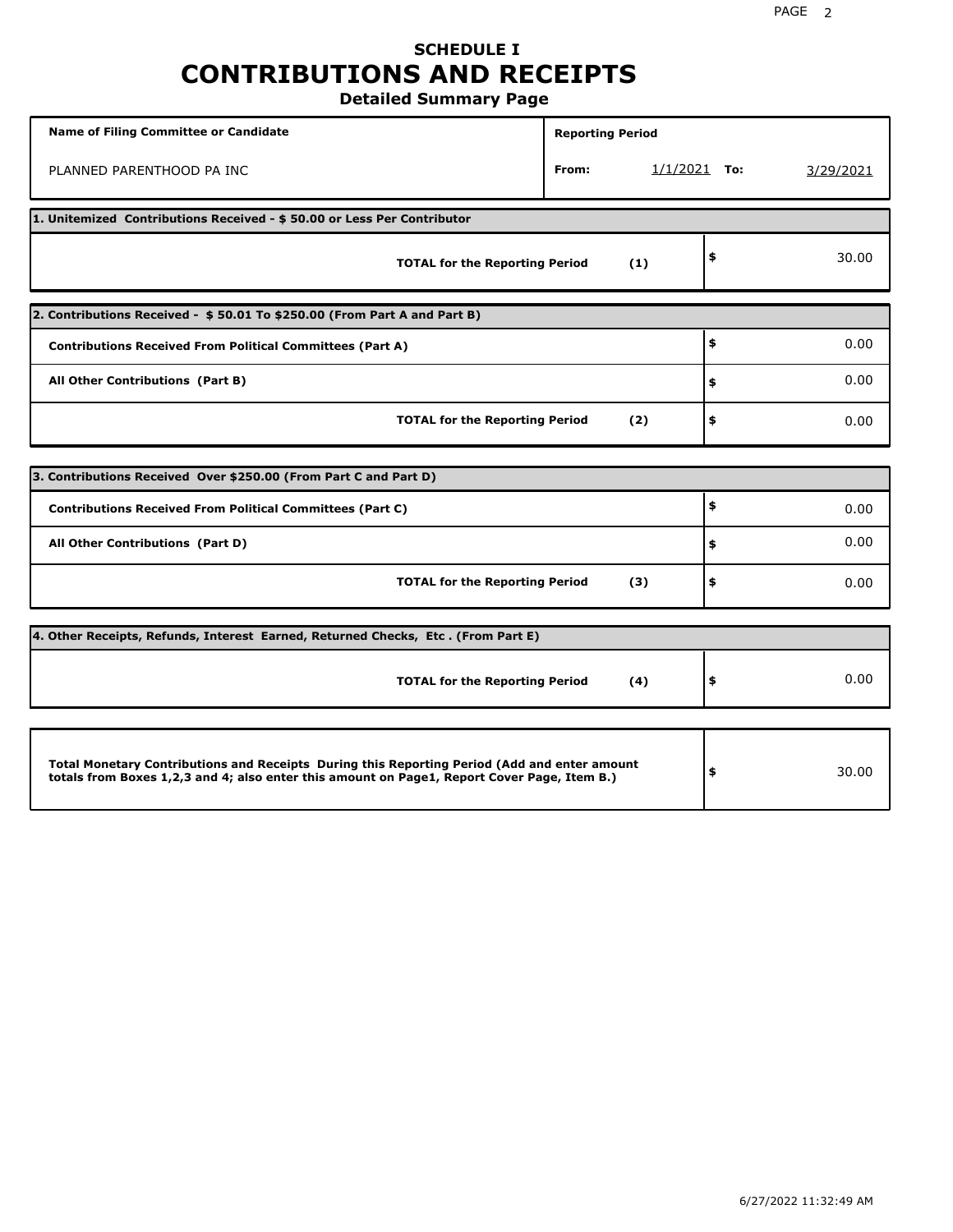PAGE 3

# **PART A CONTRIBUTIONS RECEIVED FROM POLITICAL COMMITTEES**

**\$50.01 TO \$250.00**

 **Use this Part to itemize only contributions received from political committees with an aggregate value from \$50.01 to \$250.00 in the reporting period.**

|                                            | Name of Filing Committee or Candidate |                   |           | <b>Reporting Period</b> |             |                   |
|--------------------------------------------|---------------------------------------|-------------------|-----------|-------------------------|-------------|-------------------|
|                                            |                                       |                   | From:     |                         | To:         |                   |
|                                            |                                       |                   |           | <b>DATE</b>             |             | <b>AMOUNT</b>     |
| <b>Full Name of Contributing Committee</b> |                                       |                   | <b>MO</b> | <b>DAY</b>              | <b>YEAR</b> |                   |
| <b>Mailing Address</b>                     |                                       |                   |           |                         |             | \$<br>0.00        |
| City                                       | <b>State</b>                          | Zip Code (Plus 4) |           |                         |             |                   |
|                                            |                                       |                   |           |                         |             | <b>PAGE TOTAL</b> |
|                                            |                                       |                   |           |                         |             |                   |

**Enter Grand Total of Part A on Schedule I, Detailed Summary Page, Section 2.**

**\$** 0.00

6/27/2022 11:32:49 AM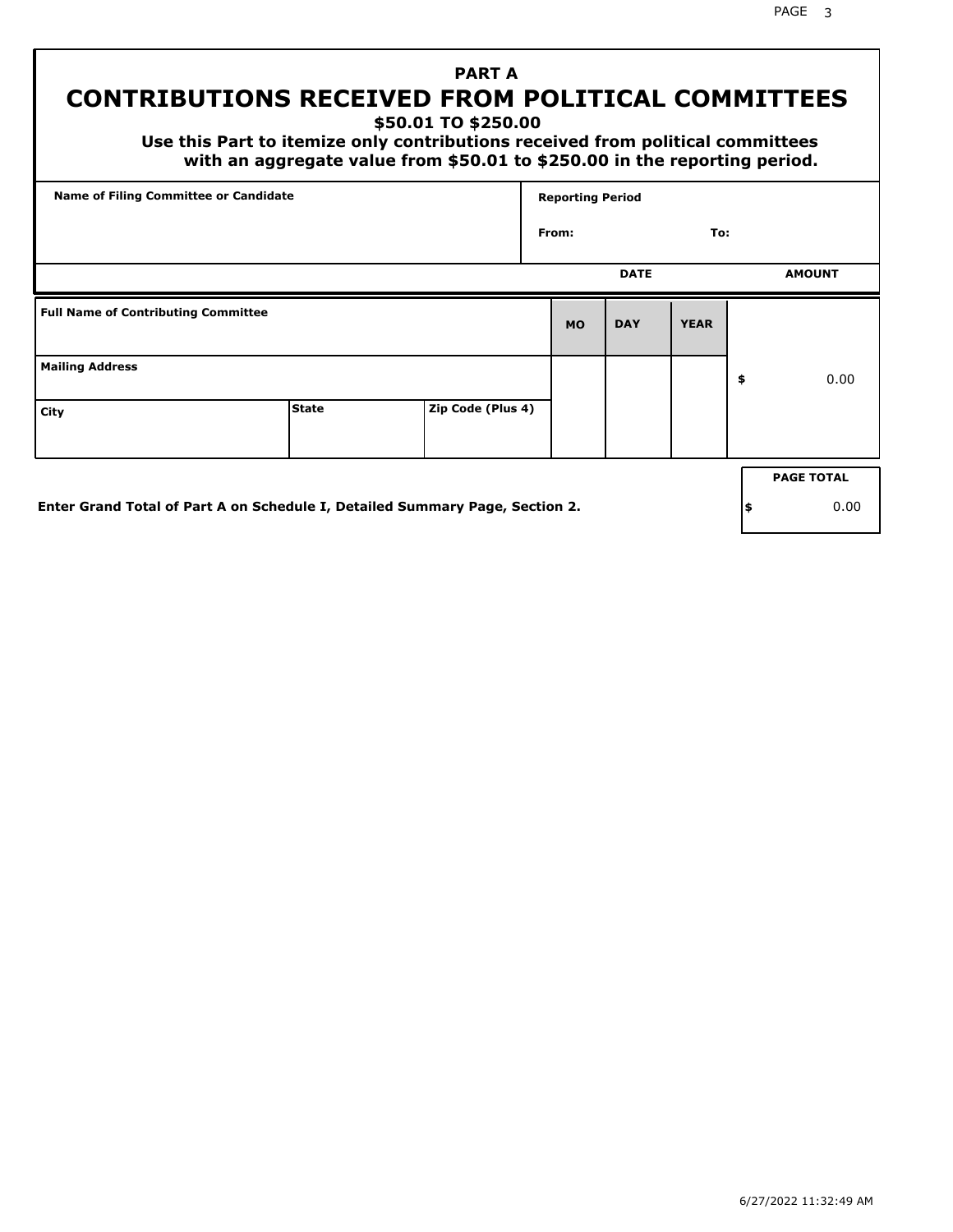| <b>PART B</b><br><b>ALL OTHER CONTRIBUTIONS</b><br>\$50.01 TO \$250.00<br>Use this Part to itemize all other contributions with an aggregate value from<br>\$50.01 to \$250.00 in the reporting period.<br>(Exclude contributions from political committees reported in Part A) |              |                   |  |                         |             |             |    |               |  |
|---------------------------------------------------------------------------------------------------------------------------------------------------------------------------------------------------------------------------------------------------------------------------------|--------------|-------------------|--|-------------------------|-------------|-------------|----|---------------|--|
| Name of Filing Committee or Candidate                                                                                                                                                                                                                                           |              |                   |  | <b>Reporting Period</b> |             |             |    |               |  |
|                                                                                                                                                                                                                                                                                 | From:<br>To: |                   |  |                         |             |             |    |               |  |
|                                                                                                                                                                                                                                                                                 |              |                   |  |                         | <b>DATE</b> |             |    | <b>AMOUNT</b> |  |
| <b>Full Name of Contributor</b>                                                                                                                                                                                                                                                 |              |                   |  | <b>MO</b>               | <b>DAY</b>  | <b>YEAR</b> |    |               |  |
| <b>Mailing Address</b>                                                                                                                                                                                                                                                          |              |                   |  |                         |             |             | \$ | 0.00          |  |
| City                                                                                                                                                                                                                                                                            | <b>State</b> | Zip Code (Plus 4) |  |                         |             |             |    |               |  |
| <b>PAGE TOTAL</b>                                                                                                                                                                                                                                                               |              |                   |  |                         |             |             |    |               |  |
| Enter Grand Total of Part A on Schedule I, Detailed Summary Page, Section 2.<br>0.00<br>\$                                                                                                                                                                                      |              |                   |  |                         |             |             |    |               |  |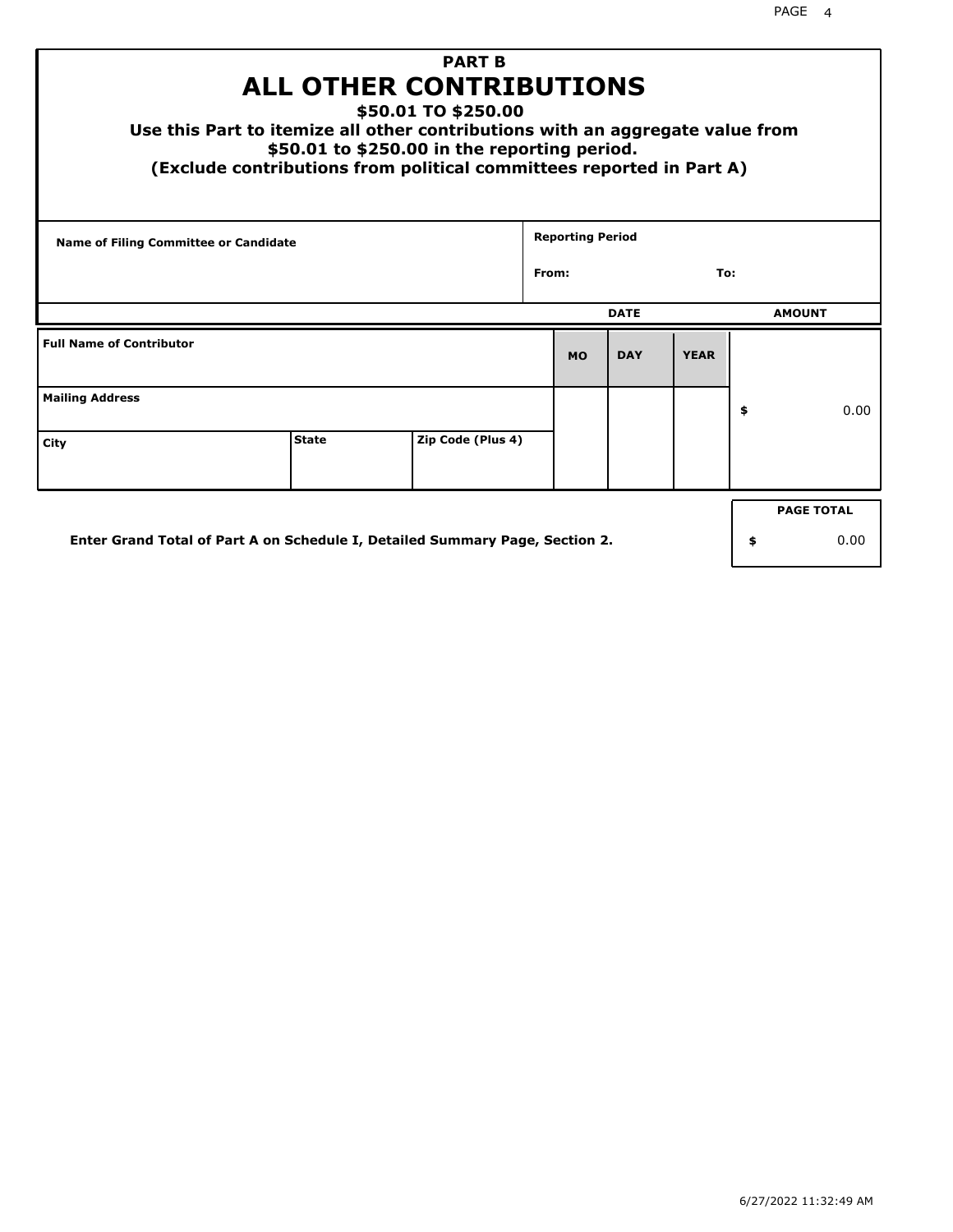# **PART C Contributions Received From Political Committees**

**OVER \$250.00**

 **Use this Part to itemize only contributions received from Political committees with an aggregate value from Over \$250.00 in the reporting period.**

| Name of Filing Committee or Candidate                                        |              | <b>Reporting Period</b> |             |            |             |    |                   |
|------------------------------------------------------------------------------|--------------|-------------------------|-------------|------------|-------------|----|-------------------|
|                                                                              |              | From:                   |             |            | To:         |    |                   |
|                                                                              |              |                         | <b>DATE</b> |            |             |    | <b>AMOUNT</b>     |
| <b>Full Name of Contributing Committee</b>                                   |              |                         | <b>MO</b>   | <b>DAY</b> | <b>YEAR</b> |    |                   |
| <b>Mailing Address</b>                                                       |              |                         |             |            |             | \$ | 0.00              |
| City                                                                         | <b>State</b> | Zip Code (Plus 4)       |             |            |             |    |                   |
|                                                                              |              |                         |             |            |             |    | <b>PAGE TOTAL</b> |
| Enter Grand Total of Part C on Schedule I, Detailed Summary Page, Section 3. |              |                         |             |            |             | \$ | 0.00              |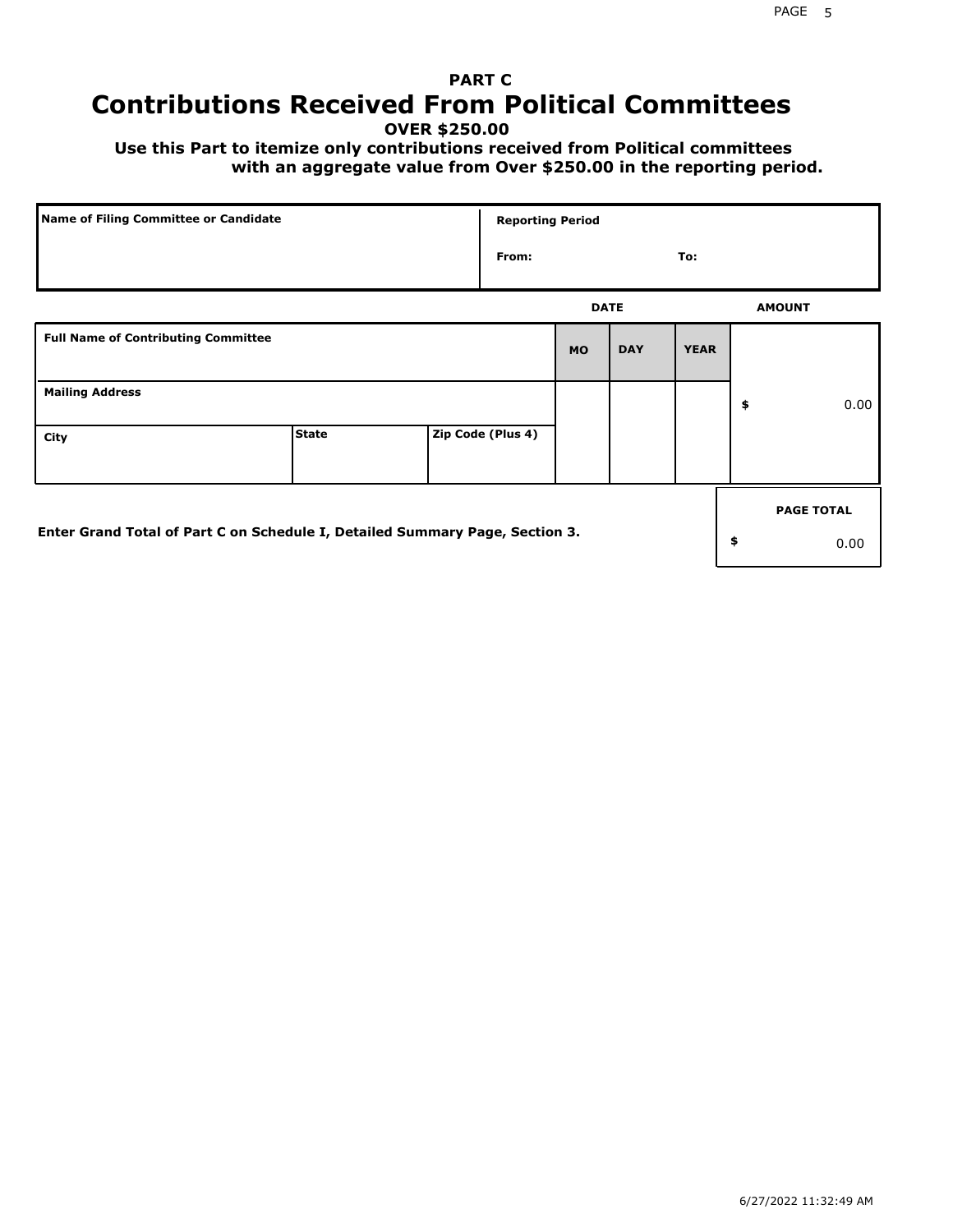## **PART D ALL OTHER CONTRIBUTIONS**

## **OVER \$250.00**

### **Use this Part to itemize all other contributions with an aggregate value of**

#### **over \$250.00 in the reporting period.**

#### **(Exclude contributions from political committees reported in Part C.)**

| Name of Filing Committee or Candidate | <b>Reporting Period</b> |     |
|---------------------------------------|-------------------------|-----|
|                                       | From:                   | To: |
|                                       |                         |     |

|                                                                              |              |                   |            | <b>DATE</b> |             | <b>AMOUNT</b>     |                   |
|------------------------------------------------------------------------------|--------------|-------------------|------------|-------------|-------------|-------------------|-------------------|
| <b>Full Name of Contributor</b>                                              |              |                   | <b>MO</b>  | <b>DAY</b>  | <b>YEAR</b> |                   |                   |
| <b>Mailing</b><br><b>Address</b>                                             |              |                   |            |             |             | \$                | 0.00              |
| City                                                                         | <b>State</b> | Zip Code (Plus 4) |            |             |             |                   |                   |
| <b>Employer Name</b>                                                         |              |                   | Occupation |             |             |                   |                   |
| <b>Employer Mailing Address/Principal Place of</b><br><b>Business</b>        |              | City              |            | State       |             | Zip Code (Plus 4) |                   |
| Enter Grand Total of Part C on Schedule I, Detailed Summary Page, Section 3. |              |                   |            |             |             |                   | <b>PAGE TOTAL</b> |
|                                                                              |              |                   |            |             | \$          |                   | 0.00              |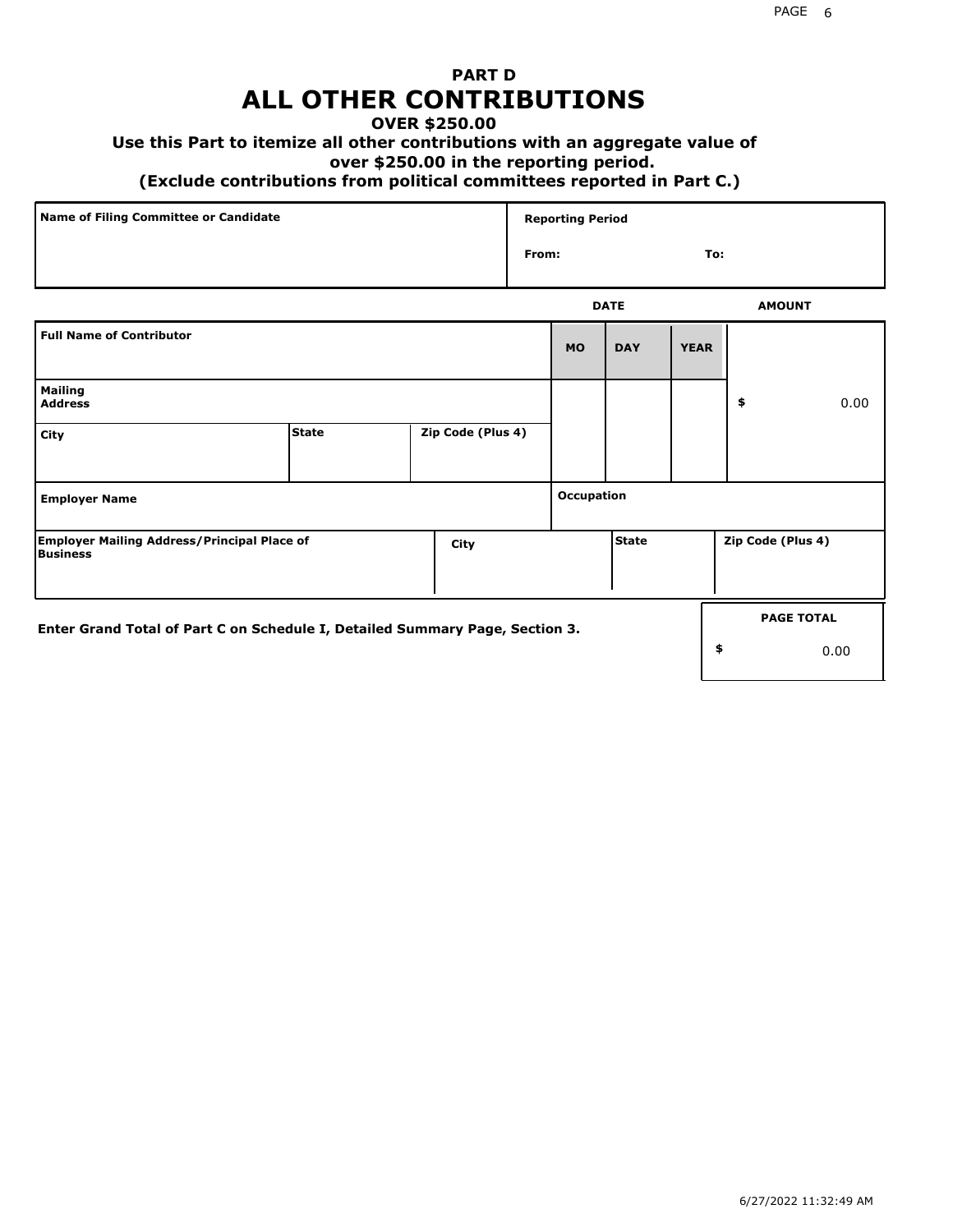## **PART E OTHER RECEIPTS**

#### **REFUNDS, INTEREST INCOME, RETURNED CHECKS, ETC.**

 **Use this Part to report refunds received, interest earned, returned checks and**

## **prior expenditures that were returned to the filer.**

| Name of Filing Committee or Candidate                                        |              |                   |       | <b>Reporting Period</b> |             |             |                   |      |
|------------------------------------------------------------------------------|--------------|-------------------|-------|-------------------------|-------------|-------------|-------------------|------|
|                                                                              |              |                   | From: |                         |             | To:         |                   |      |
|                                                                              |              |                   |       |                         | <b>DATE</b> |             | <b>AMOUNT</b>     |      |
| <b>Full Name</b>                                                             |              |                   |       | <b>MO</b>               | <b>DAY</b>  | <b>YEAR</b> |                   |      |
| <b>Mailing Address</b>                                                       |              |                   |       |                         |             |             | \$                | 0.00 |
| City                                                                         | <b>State</b> | Zip Code (Plus 4) |       |                         |             |             |                   |      |
| <b>Receipt Description</b>                                                   |              |                   |       |                         |             |             |                   |      |
|                                                                              |              |                   |       |                         |             |             | <b>PAGE TOTAL</b> |      |
| Enter Grand Total of Part E on Schedule I, Detailed Summary Page, Section 4. |              |                   |       |                         |             |             | \$                | 0.00 |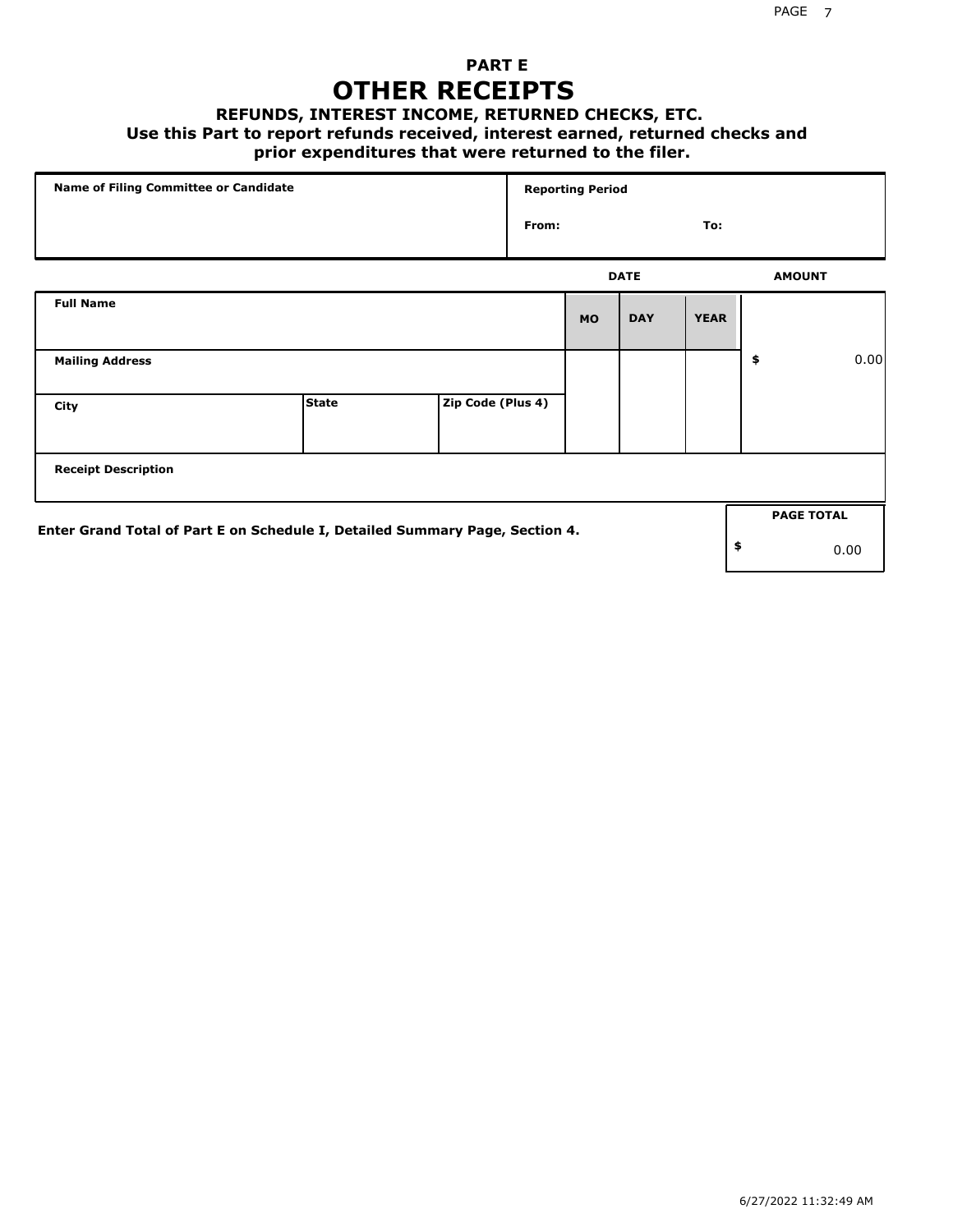### **SCHEDULE II IN-KIND CONTRIBUTIONS AND VALUABLE THINGS RECEIVED USE THIS SCHEDULE TO REPORT ALL IN-KIND CONTRIBUTIONS OF VALUABLE THINGS**

## **DURING THE REPORTING PERIOD.**

**Detailed Summary Page**

| <b>Name of Filing Committee or Candidate</b>                                                                                                                                | <b>Reporting Period</b> |                |           |
|-----------------------------------------------------------------------------------------------------------------------------------------------------------------------------|-------------------------|----------------|-----------|
| PLANNED PARENTHOOD PA INC                                                                                                                                                   | From:                   | $1/1/2021$ To: | 3/29/2021 |
| 1. UNITEMIZED IN-KIND CONTRIBUTIONS RECEIVED - VALUE OF \$50.00 OR LESS PER CONTRIBUTOR                                                                                     |                         |                |           |
| <b>TOTAL for the Reporting Period</b>                                                                                                                                       | (1)                     | \$             | 0.00      |
| 2. IN-KIND CONTRIBUTIONS RECEIVED - VALUE OF \$50.01 TO \$250.00 (FROM PART F)                                                                                              |                         |                |           |
| <b>TOTAL for the Reporting Period</b>                                                                                                                                       | (2)                     | \$             | 0.00      |
| 3. IN-KIND CONTRIBUTION RECIEVED - VALUE OVER \$250.00 (FROM PART G)                                                                                                        |                         |                |           |
| <b>TOTAL for the Reporting Period</b>                                                                                                                                       | (3)                     | \$             | 0.00      |
| TOTAL VALUE OF IN-KIND CONTRIBUTIONS DURING THIS REPORTING PERIOD (Add and enter<br>amount totals from Boxes 1,2, and 3; also enter on Page 1, Reports Cover Page, Item F.) |                         | \$             | 0.00      |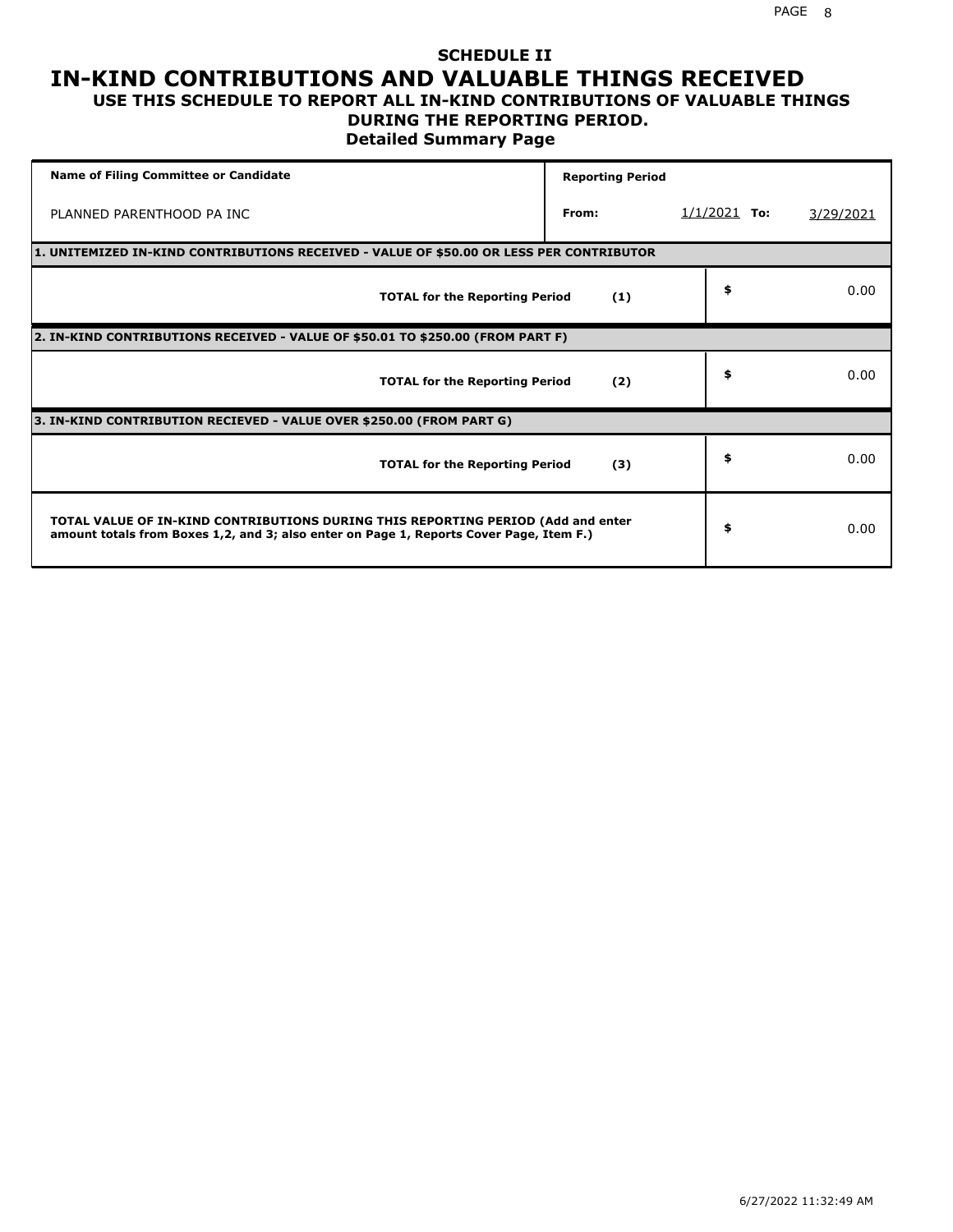## **SCHEDULE II PART F IN-KIND CONTRIBUTIONS RECEIVED**

## **VALUE OF \$50.01 TO \$250.00**

| Name of Filing Committee or Candidate                                                                         |              |                   | <b>Reporting Period</b> |             |             |                   |      |
|---------------------------------------------------------------------------------------------------------------|--------------|-------------------|-------------------------|-------------|-------------|-------------------|------|
|                                                                                                               | From:        |                   |                         |             |             | To:               |      |
|                                                                                                               |              |                   |                         | <b>DATE</b> |             | <b>AMOUNT</b>     |      |
| <b>Full Name of Contributor</b>                                                                               |              |                   | <b>MO</b>               | <b>DAY</b>  | <b>YEAR</b> |                   |      |
| <b>Mailing Address</b>                                                                                        |              |                   |                         |             |             | \$                | 0.00 |
| City                                                                                                          | <b>State</b> | Zip Code (Plus 4) |                         |             |             |                   |      |
| <b>Description of Contribution:</b>                                                                           |              |                   |                         |             |             |                   |      |
| Enter Grand Total of Part F on Schedule II, In-Kind Contributions Detailed Summary Page,<br><b>Section 2.</b> |              |                   |                         |             |             | <b>PAGE TOTAL</b> |      |
|                                                                                                               |              |                   |                         |             | \$          |                   | 0.00 |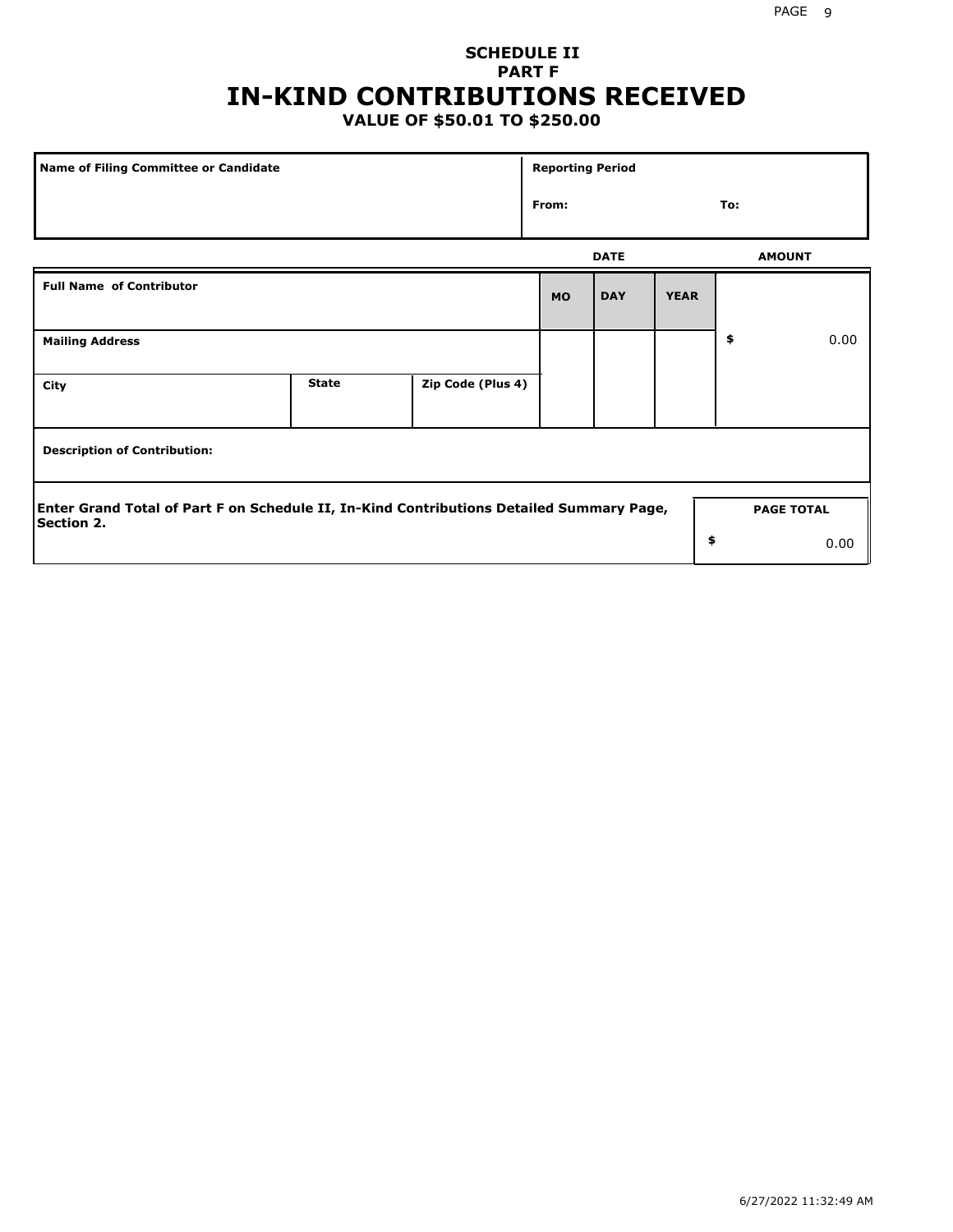## **SCHEDULE II PART G IN-KIND CONTRIBUTIONS RECEIVED VALUE OVER \$250.00**

| Name of Filing Committee or Candidate                                 |              |      |                  |              |                   | <b>Reporting Period</b> |               |  |    |                                    |
|-----------------------------------------------------------------------|--------------|------|------------------|--------------|-------------------|-------------------------|---------------|--|----|------------------------------------|
|                                                                       |              |      |                  |              |                   | From:<br>To:            |               |  |    |                                    |
|                                                                       |              |      |                  |              | <b>DATE</b>       |                         |               |  |    | <b>AMOUNT</b>                      |
| <b>Full Name of Contributor</b>                                       |              |      |                  |              | <b>MO</b>         | <b>DAY</b>              | <b>YEAR</b>   |  |    |                                    |
| <b>Mailing Address</b>                                                |              |      |                  |              |                   |                         |               |  | \$ | 0.00                               |
| City                                                                  | <b>State</b> |      | Zip Code(Plus 4) |              |                   |                         |               |  |    |                                    |
| <b>Employer of Contributor</b>                                        |              |      |                  |              | <b>Occupation</b> |                         |               |  |    |                                    |
| <b>Employer Mailing Address/Principal Place of</b><br><b>Business</b> |              | City |                  | <b>State</b> |                   | 4)                      | Zip Code(Plus |  |    | <b>Description of Contribution</b> |

| Enter Grand Total of Part G on Schedule II, In-Kind Contributions Detailed |  | <b>PAGE TOTAL</b> |
|----------------------------------------------------------------------------|--|-------------------|
| <b>Summary Page, Section 3.</b>                                            |  | 0.00              |
|                                                                            |  |                   |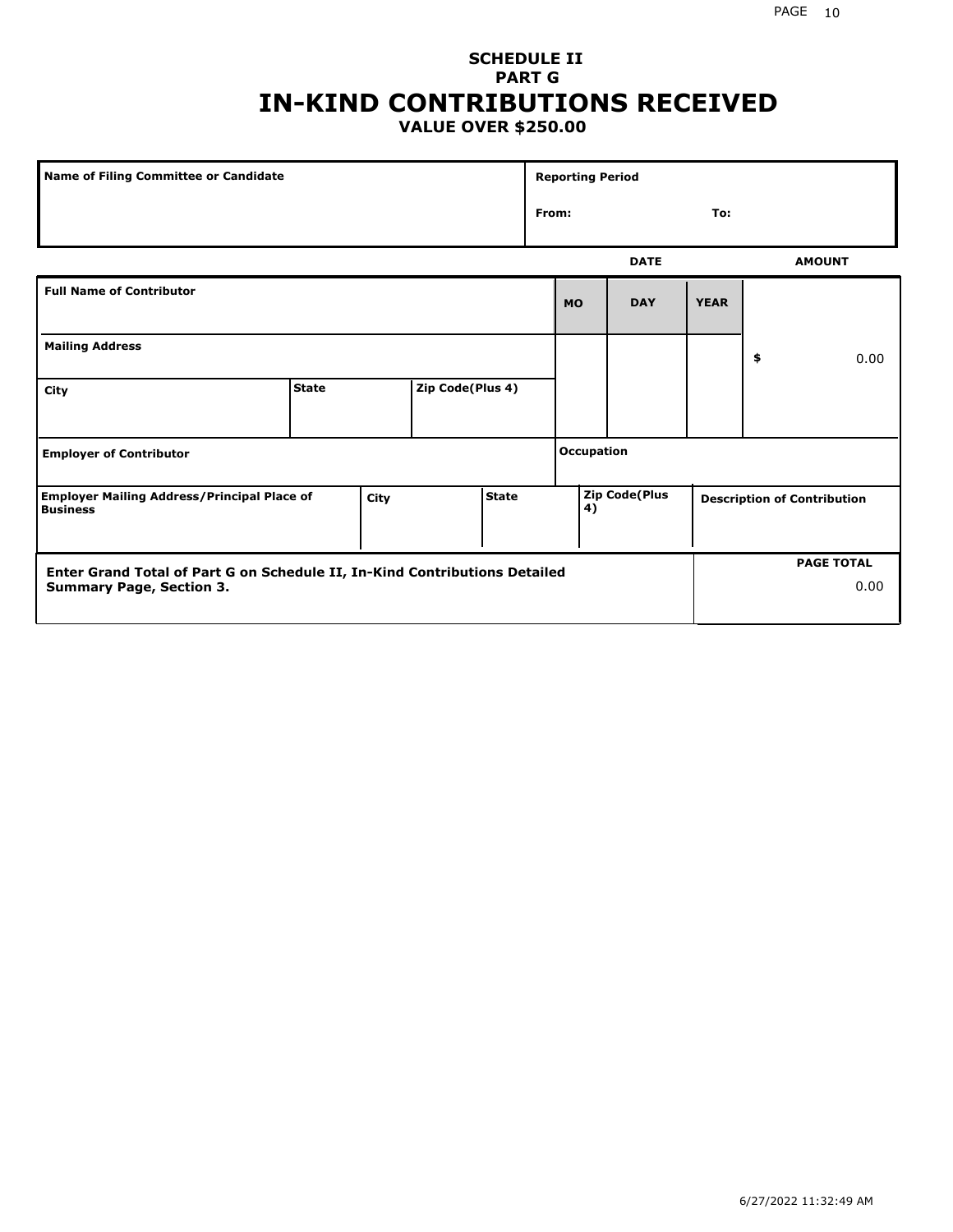# **SCHEDULE III STATEMENT OF EXPENDITURES**

| Name of Filing Committee or Candidate                                    |                    |                            |                | <b>Reporting Period</b>                                     |             |     |               |  |  |
|--------------------------------------------------------------------------|--------------------|----------------------------|----------------|-------------------------------------------------------------|-------------|-----|---------------|--|--|
| PLANNED PARENTHOOD PA INC                                                |                    |                            | From           |                                                             | 1/1/2021    | To: | 3/29/2021     |  |  |
|                                                                          |                    |                            |                | <b>DATE</b>                                                 |             |     | <b>AMOUNT</b> |  |  |
| <b>To Whom Paid</b><br>Planned Parenthood PA Advocates                   |                    |                            | <b>MO</b>      | <b>DAY</b>                                                  | <b>YEAR</b> |     |               |  |  |
| <b>Mailing Address</b><br>1514 N 2nd Street                              |                    |                            | $\mathbf{1}$   | 19                                                          | 2021        | \$  | 37,258.01     |  |  |
| City<br>Harrisburg                                                       | <b>State</b><br>PA | Zip Code (Plus 4)<br>17102 |                | <b>Description of Expenditure</b><br>Expense reimbursements |             |     |               |  |  |
| <b>To Whom Paid</b><br>Your Empowered Sexuality                          |                    |                            | <b>MO</b>      | <b>DAY</b>                                                  | <b>YEAR</b> |     |               |  |  |
| <b>Mailing Address</b><br>PO Box 31984                                   |                    |                            | $\mathbf{1}$   | 29                                                          | 2021        | \$  | 300.00        |  |  |
| <b>State</b><br>Zip Code (Plus 4)<br>City<br>Philadelphia<br>PA<br>19104 |                    |                            |                | <b>Description of Expenditure</b><br>Donation               |             |     |               |  |  |
| <b>To Whom Paid</b><br>Friends of Joanna McClinton                       |                    |                            | <b>MO</b>      | <b>DAY</b>                                                  | <b>YEAR</b> |     |               |  |  |
| <b>Mailing Address</b><br>PO Box 16668                                   |                    |                            | $\mathbf{1}$   | 29                                                          | 2021        | \$  | 500.00        |  |  |
| City<br>Philadelphia                                                     | <b>State</b><br>PA | Zip Code (Plus 4)<br>19139 | Donation       | <b>Description of Expenditure</b>                           |             |     |               |  |  |
| <b>To Whom Paid</b><br>Konhaus Print & Marketing                         |                    |                            | <b>MO</b>      | <b>DAY</b>                                                  | <b>YEAR</b> |     |               |  |  |
| <b>Mailing Address</b><br>3544 Gettysburg Road                           |                    |                            | 1              | 29                                                          | 2021        | \$  | 2,823.40      |  |  |
| City<br>Camp Hill                                                        | <b>State</b><br>PA | Zip Code (Plus 4)<br>17011 | printing       | <b>Description of Expenditure</b>                           |             |     |               |  |  |
| <b>To Whom Paid</b><br>PP Western PA                                     |                    |                            | <b>MO</b>      | <b>DAY</b>                                                  | <b>YEAR</b> |     |               |  |  |
| <b>Mailing Address</b><br>933 Liberty Avenue                             |                    |                            | $\overline{2}$ | 17                                                          | 2021        | \$  | 1,010.74      |  |  |
| <b>City</b><br>Pittsburgh                                                | <b>State</b><br>PA | Zip Code (Plus 4)<br>15222 |                | <b>Description of Expenditure</b><br>Expense reimbursements |             |     |               |  |  |